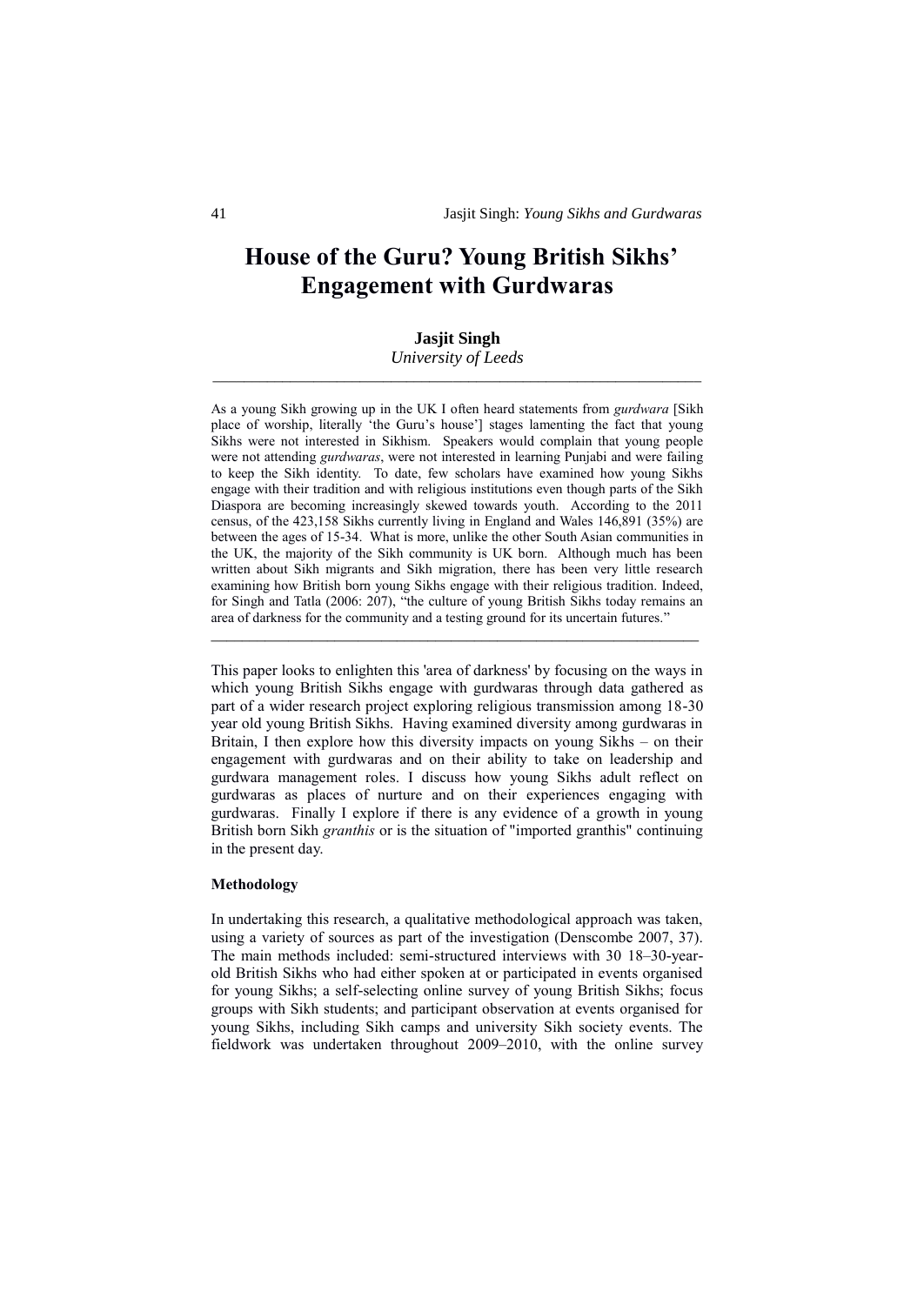running from November 2009 to July 2011. The survey elicited 645 responses in total; it had been advertised on discussion forums relating to Sikhism and Bhangra and on Facebook pages belonging to gurdwaras, Sikh camps, university Sikh societies and Bhangra groups in order to reach to as wide a range of respondents as possible. As there is currently no means of obtaining a random sample from all young British Sikhs and as young people are a difficult population to study—they tend to be very busy and mobile (Denton and Smith 2001, 2)—survey respondents were self-selecting and consequently respondents are likely to be young Sikhs with a strong commitment to Sikhism. This is justified by the fact that this research examined how and why young Sikhs engage with their religious tradition and therefore sought the views of young Sikhs who would respond to an online survey relating to the Sikh tradition.

# **Gurdwara Types**

As Nesbitt (2005: 39) explains, a building can only be called a gurdwara if it "houses the Guru, in the form of the Guru Granth Sahib" although scholars have found much diversity within this category. In her research on Sikhs in Varanasi Myrvold (2007: 154-6) found two types of gurdwara, those built to mark key events in Sikh history, and those built to serve the religious and social needs of the community, although it is clear that in the Western Sikh diaspora, all gurdwaras fall into the second category. Recent studies have also highlighted distinctions in the types of gurdwara which exist in Britain. Although most are similar in that they are run by committee (Helweg 1979: 82) Singh and Tatla distinguish between two different types of gurdwara; 'mainstream' gurdwaras which "do not restrict membership or participation in the management committee to particular caste groups … [whose] *sangat* can be, and often is, caste plural identify along caste lines" (2006: 77) and caste focused gurdwaras belonging to the Ramgarhia and Bhatra communities. Although they note the "contribution of *sants* (traditional Sikh preachers) in establishing gurdwaras" (2006: 75) and include the *sant* managed gurdwaras in the 'mainstream' category, it will be demonstrated that there is much diversity within the mainstream category itself.

Of these categories, it is the 'mainstream' gurdwaras which I found are most open to change in terms of gurdwara leadership. Whereas those taking part in leadership and congregational roles in caste based gurdwaras usually come from a relatively small group of individuals and families, attendance and leadership in mainstream gurdwaras is much more diverse. Indeed, a number of 'mainstream' gurdwaras in Britain have recently established young committees, or committees which have included positions for British born Sikhs. Analysing those young Sikhs who are part of these committees, it is clear that many of these young people are inspired by particular Khalsa groups in particular the AKJ or Damdami Taksal (known as *jathabandis* – lit. 'tied to a group'), which as I illustrate (Singh J 2014), are gaining a growing presence in the UK. As these *jathabandis* follow *maryadas* (codes of conduct) which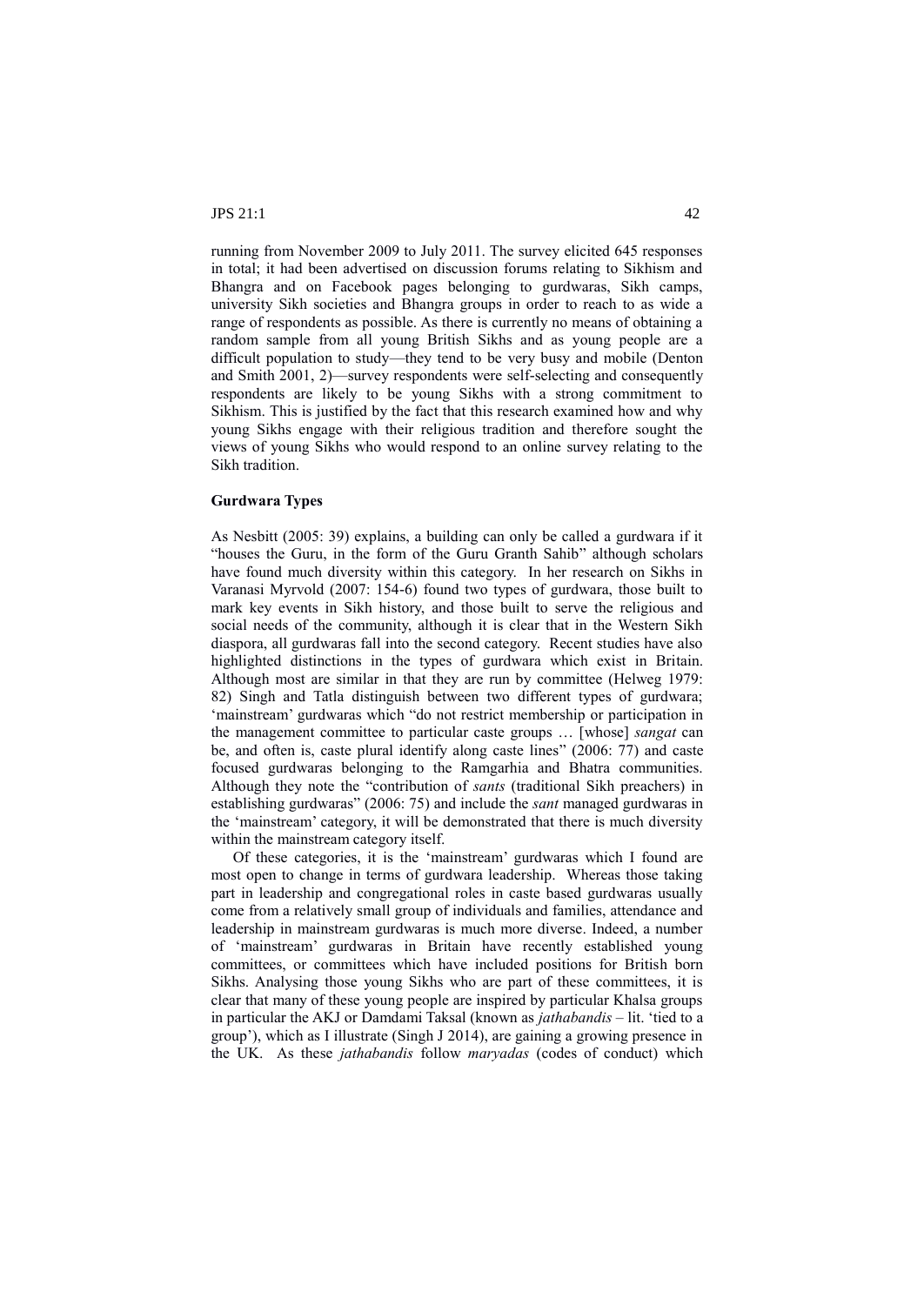differ in subtle ways from the Sikh Rahit Maryada (Singh J 2014), the congregations in these gurdwaras often begin to follow the code of conduct of the group to which the majority of the committee members belong.

I am arguing that the increasing need for gurdwaras to cater for young Sikhs has caused the congregations of a number of mainstream gurdwaras in the UK to respond by electing young Khalsa Sikhs on to their committees. As Khalsa Sikhs affiliating to *sant* groups (e.g. Nanaksar) would usually be involved in their own institutions, the Khalsa Sikhs becoming involved in mainstream gurdwaras are usually those belonging to groups which have less of an institutional presence, i.e. the AKJ or Damdami Taksal. Consequently, some mainstream gurdwaras are, following an election, often quite suddenly transformed into gurdwaras which promote a particular *maryada*. This leads to the situation where a "mainstream" gurdwara may have a particular ideological bias for a period of time, until the committee changes at which point this ideological bias is reorientated. Indeed, it is often possible to ascertain which ideology is being followed at a particular gurdwara by the events which are held there. For instance, it is likely that gurdwaras regularly holding AKJ *rainsbhais* are linked to the AKJ, whereas those holding *barsis* [anniversary celebrations] for particular *sants* are linked to the particular *sant* group in question. It is important to note however that as mainstream gurdwaras with very large congregations will often cater for members of different ideological groups, just because a gurdwara hosts a *rainsbhai* or *barsi* does not automatically mean that it is strongly affiliated. It is the repeated organising of events for particular groups, or the inviting of kathakaars who affiliate to *jathabandis* which indicates that a gurdwara is affiliated.

A recent example of this ideological switching was demonstrated at Havelock Road gurdwara in Southall, the largest gurdwara in the UK. The *barsi* (anniversary) of Baba Takhur Singh of the Damdami Taksal has been held annually in December since his death in 2004 in various gurdwaras all over the UK including Havelock Road in Southall in 2010. My field notes from visiting Havelock Rd gurdwara in 2010 soon after the *barsi* highlighted a number of posters on display relating to the history of Damdami Taksal although interestingly my field notes from visiting this gurdwara in 2012, since the committee changed at Havelock Road, highlight that these posters are no longer displayed and that no *barsis* have subsequently been held. Although in this case, the ideology being practiced at Havelock Rd has changed with the change in committee, it is important to note that in some cases the ideological change within mainstream gurdwaras has become permanent, especially as members of the congregation begin to follow the maryada being practiced. In this case, although the gurdwara itself is attended by members of all caste groups, the congregation are now linked by group affiliation. To summarise, I suggest that Singh and Tatla's (2006) list of gurdwara types should be amended as follows, presenting four broad but diverse categories of gurdwara in the UK reflecting the main reason for congregational attendance: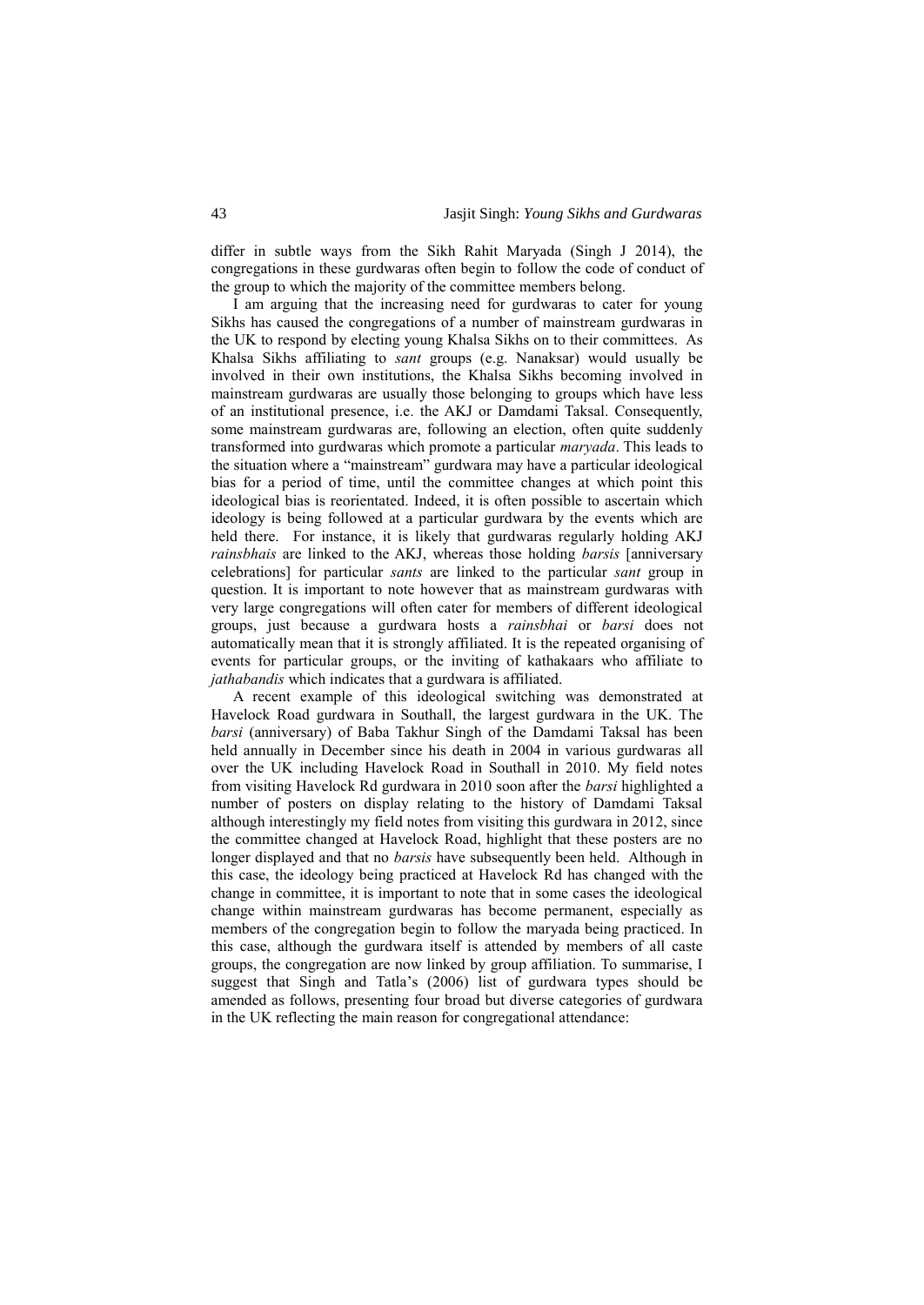- 1. **Mainstream gurdwaras** EITHER not linked to any particular person or ideology catering from Sikhs from diverse caste and ideological backgrounds OR linked to a *jathabandi* (usually the AKJ or Damdami Taksal) for a short period of time usually due to the election of members of these groups onto the gurdwara committee. In both cases committee members and the congregation usually belong to a variety of caste backgrounds.
- 2. **Caste based gurdwaras** e.g. Ramgarhia, Bhatra in which the management committee belongs to a particular caste group, usually attracting members of the same caste group.
- 3. **Sant led gurdwaras** where the gurdwara is not run by committee but rather led by a *sant* or by people entrusted by the *sant* (this differs from a committee as this is usually via a process of selection rather than election). Congregations in these gurdwaras are usually a mix of caste affiliation although some *sant* gurdwaras are primarily caste specific, e.g. the GNNSJ. Others such as Nanaksar attract a wide variety of caste groups.
- 4. **Jathabandi gurdwaras** these institutions are strongly linked to Khalsa *jathabandis* (usually the AKJ or Damdami Taksal) as committee members and the congregation affiliate to a particular maryada even though they may be from a variety of caste backgrounds. Jathabandi gurdwaras are distinguished from mainstream gurdwaras in that there is little chance of an ideological switch away from the Khalsa group as the congregation are strongly affiliated.

In terms of numbers, I estimate that of the roughly two hundred gurdwaras in the UK, approximately fifteen percent are specifically caste based, seven percent are *sant* led gurdwaras, three percent are *jathabandi* gurdwaras with the remainder being mainstream gurdwaras. Of these categories, the Sant and *Jathabandi* gurdwaras are often nationally and trans-nationally networked allowing for the emergence of large group of adherents. The emergence of different types of gurdwara appears to be being repeated across the Sikh Diaspora as Nayar observes in her study of the establishment of gurdwaras in British Columbia, Canada. She describes the "emergence of the "fundamentalist" and "moderate" gurdwaras beginning from 1998 ... [and then] the establishment of "sectarian" orthodox gurdwaras [which I am terming *jathabandi* gurdwaras] especially after 1998" (2010: 45) following an edict from the Akal Takht prohibiting the use of table and chairs in langar halls

A small number of *jathabandi* gurdwaras can be found in the US and Canada, for example the Gurdwara Gur Nanak Parkash, Tracy, California which affiliates to Damdami Taksal, and Tapoban gurdwara in Ontario, Canada which affiliates to the AKJ. The general pattern in the US / Canada appears to be of large mainstream gurdwaras which cater for Sikhs of all ideological persuasions. For instance, although the gurdwaras in Fremont, San Jose and Stockton host small AKJ programs every month (details at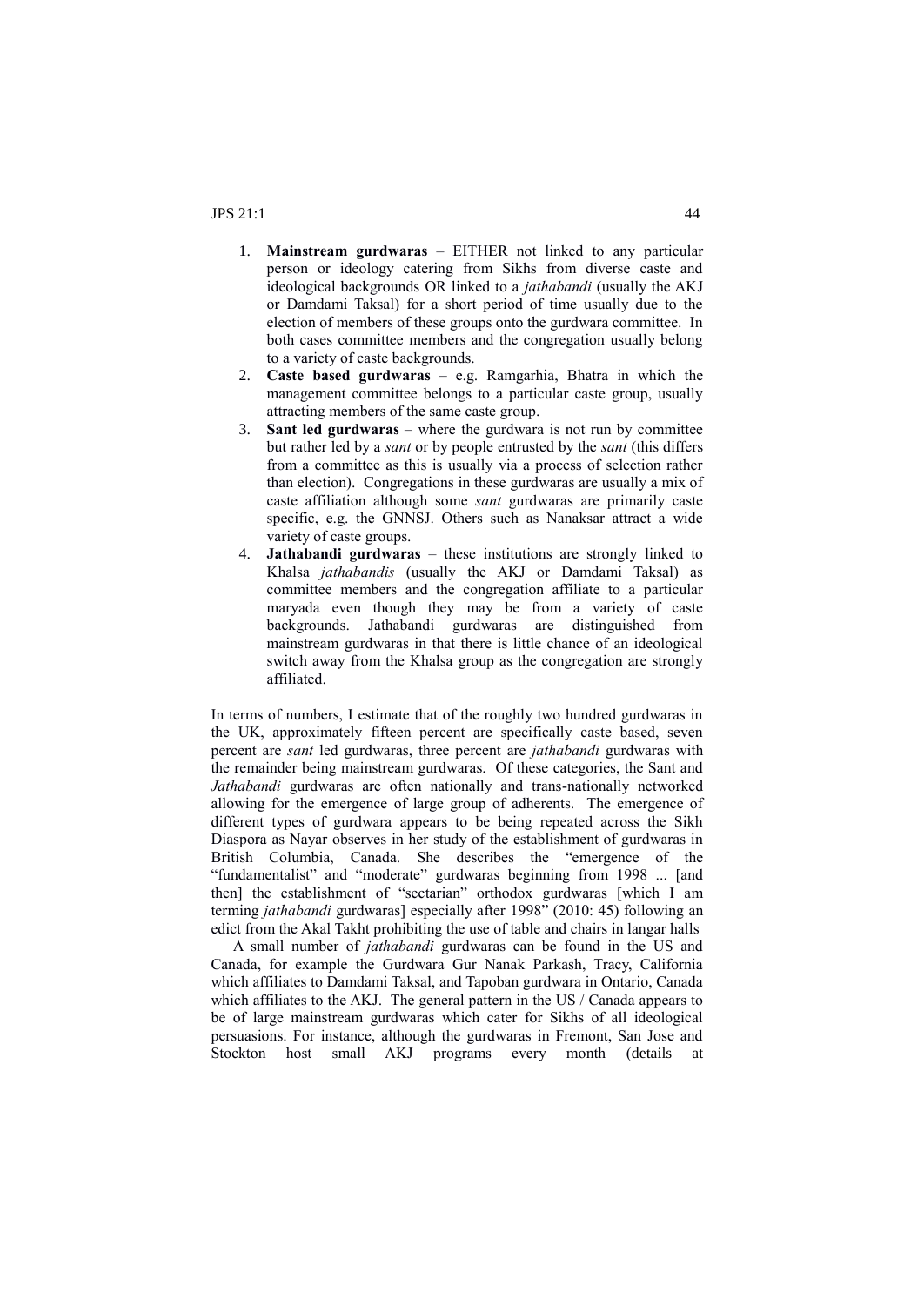[http://ekhalsa.com/programs.php\)](http://ekhalsa.com/programs.php), these are clearly not institutions that are affiliated solely to the AKJ, although this does indicate a presence of the AKJ in these areas. In this regard, the size of the function being organised and the regularity with which functionaries which affiliate to *jathabandis* are invited can provide clues as to how affiliated to a particular Khalsa group a mainstream gurdwara actually is.

## **Young Sikhs and Gurdwaras**

Regardless of gurdwara type, to date little systematic research has been carried out on the composition of gurdwara congregations (Singh and Tatla 2006: 89) and consequently there is little way of knowing how many youth regularly attend a particular gurdwara. In terms of formal nurture or transmission, it is clear that many gurdwaras in Britain make efforts to cater for Sikh children (Nesbitt 2000; Hadwen 1995) depending on resources available and on the priorities of those in charge (Hadwen 1995: 376). According to Nesbitt (2000: 143-147) gurdwaras generally use the following methods to transmit the Sikh tradition to young Sikhs:

- 1. Punjabi supplementary schools
- 
- 2. Specially organised children's services<br>3. Teaching in the main gurdwara progran<br>4. Sikh youth camps Teaching in the main gurdwara program focused on children
- Sikh youth camps
- 5. Music classes
- 6. The provision of library facilities

It must be noted however that not all gurdwaras offer these facilities for their young people, with some survey respondents stating that their local gurdwara did 'very little' or made 'no provision at all'. Others stated that their gurdwara did a lot for young people as demonstrated in this wordle of responses to the question "What sort of provision does this gurdwara make for young people?"

**Figure 1:** Gurdwara provision for young people



As the figure above shows, the most common activity organised by gurdwaras for young people are Punjabi classes. As Hadwen (1996) and Nesbitt (2000) describe these supplementary classes are usually run by concerned Sikh parents. These classes do not teach Sikhism but focus primarily on the transmission of the Punjabi language helping to explain Drury's (1991)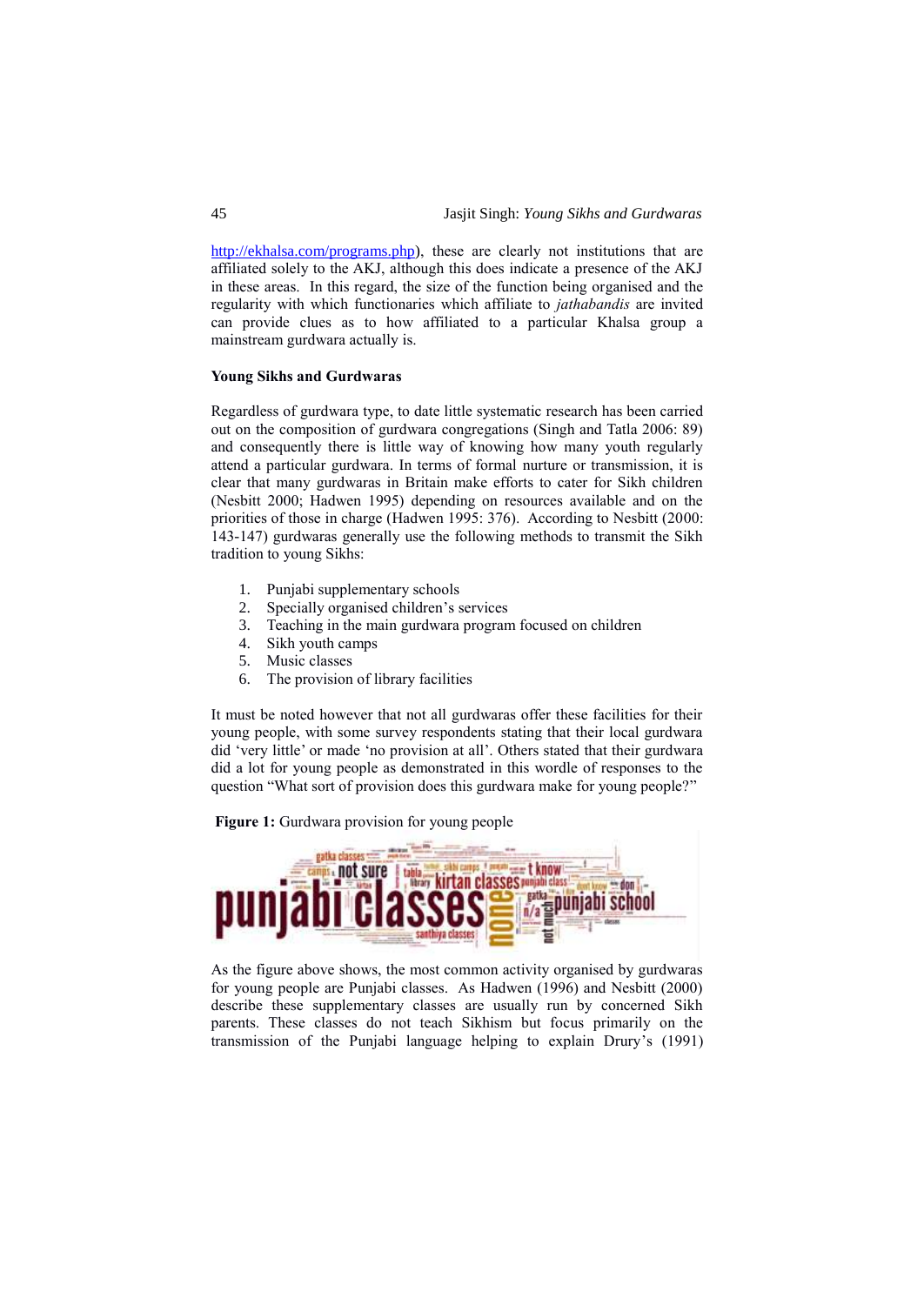observation that, despite attending supplementary classes, many of her young Sikh respondents demonstrated ignorance about Sikh teachings. The classes do however play an important social role in transmitting Sikh ethnic consciousness to young Sikhs. Gurpal, a 19-year-old interviewee from the Midlands, explained that although "we didn't used to want to go first – then we used to go every evening 'cos we wanted to see our mates instead of just weekends ... we didn't really learn much, but the main reason we used to go was the social side." – Interview 21/10/2009

Nevertheless, some gurdwaras do organise Sikhism classes in addition to Punjabi classes. Puran, a 22-year-old male from the North of England, described how he spent his childhood attending "*tabla* class, *vaja* [harmonium] class, and Sikhism GCSE class at [X] gurdwara, then on a Sunday [Y] gurdwara Punjabi school, then [Z] gurdwara for *gatka*". For Puran, the Sikhism classes "were really influential … for a young person like myself at the time, it was really welcoming and it was so basic that everyone could understand … I started to get inspired 'cos I started learning about Sikh history and I could see how much people had done for us to be able to stand here today as Sikhs … so that's when I started to grow my hair." – Interview 22/10/2009. This demonstrates that in the UK, Sikh parents are increasingly willing to send their children to any gurdwara which offers the best teaching provision, even if this means attending more than one gurdwara on the same day. Also although parents may wish to teach their children Punjabi, they appear to require teaching about Sikhism.

As well as offering Punjabi classes, Sikhism classes and martial arts, many gurdwaras also offer *kirtan* classes. Hardev, a teacher of *kirtan* from the Midlands explained that he had recently decided to move his classes out of the gurdwara "because of the politics - there was a heck of a lot of the politics at the gurdwara*.*" Similarly, Puran described how the lack of stability in the management of his local mainstream gurdwara, particularly as a result of the committee system, had affected his learning about Sikhism, describing how:

when the new committee took charge they said that they wanted to have control of everything – I sat in one of the meetings and they wanted to know everything we were doing ... All politics started coming in from then and from there, they told [Teacher X] that he can't teach any more. And it was like – why have you done this – you had so much sangat coming – and from then it's dropped ... now – it's just 5/6 people.

Puran's observations highlight a key issue with religious transmission in gurdwaras in that much is dependent on the goodwill of volunteers who are able to both give up their time whilst also currying favour with those in charge. As the gurdwara functionaries almost exclusively speak Punjabi, Singh and Tatla note that many young British Sikh professionals feel alienated from gurdwaras and their politics and/or feel that they cannot relate to these imported functionaries who generally preach to the congregation using examples that have little relevance in twenty-first-century Britain (2006: 90)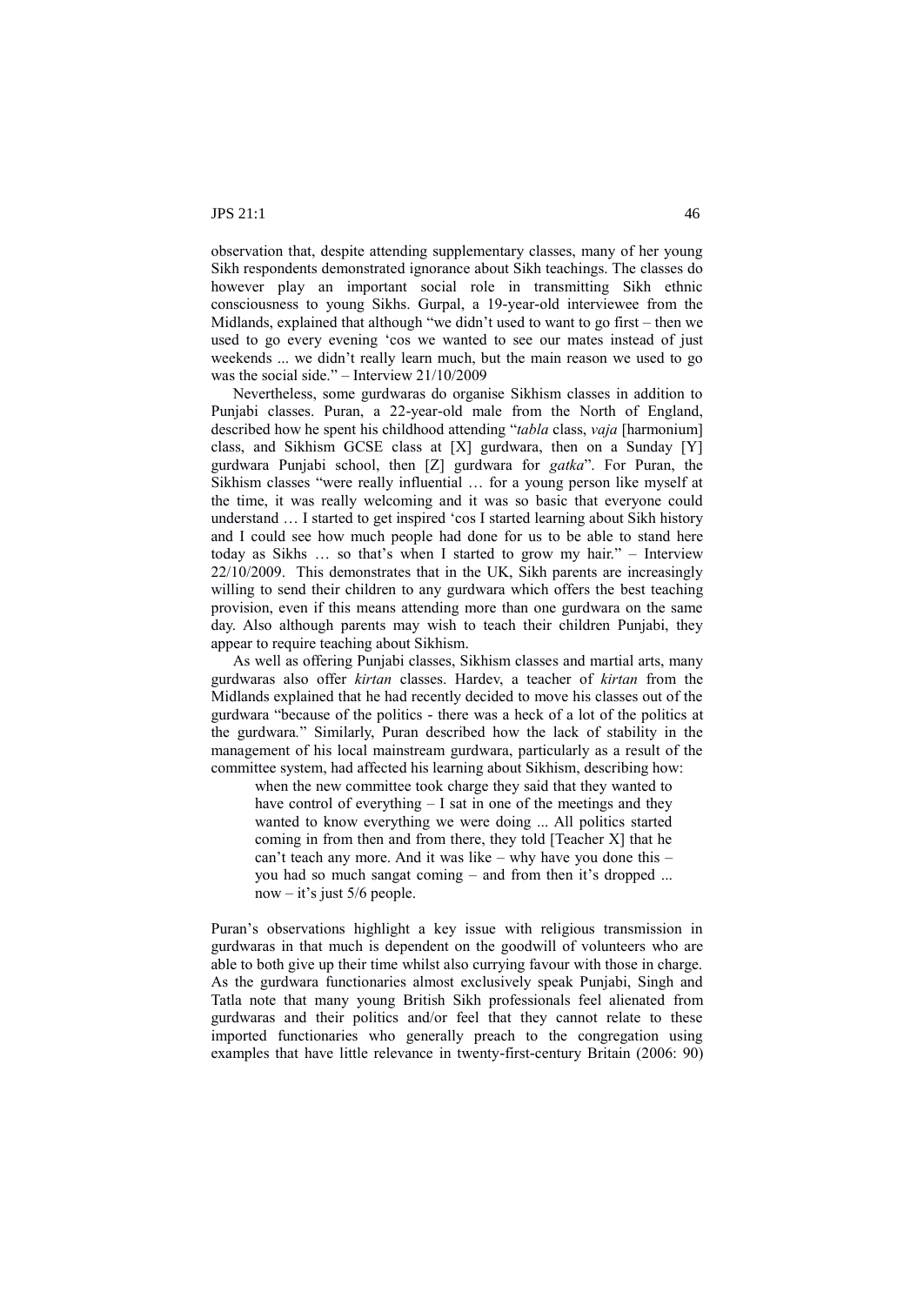adding to the "existing dissonance between transmitters and receivers of the tradition" (ibid: 90).

A key reason why young Sikhs appear not to be getting involved in the management of gurdwaras relates to the fact that the workings of committee politics make little sense to them, based as they are on Punjabi factional politics. As Singh and Tatla (2006: 30) explain, Sikhs in Punjabi villages tend to be organised in factions or *paartis* around a leader. Consequently factions pervade all forms of Sikh organisation, indeed Singh and Tatla go as far to state that "the history of Sikh institutions is probably best understood as the history of internecine factional conflict" (2006: 30). Factionalism is endemic in Sikh organisations, "a permanent 'state of nature' that has neither diminished nor lost its significance after several generations of British Sikh society" (2006: 31). Although factions are constantly restructured in line with the success or failure of leaders, it is important to be aware of the role of factions when trying to understand the conflicts which take place over the control of gurdwaras in Britain.

As has been demonstrated, the lack of stability created by factional politics, and the fact that those teaching young Sikhs in gurdwaras will at some stage need to affiliate to one faction or another results in little stability in teaching provision. As committees change, those affiliated to the outgoing committee are replaced with people who curry favour with the incoming committee. The 'chop-and-change' nature of teaching makes little sense to young British Sikhs and may be one reason why many events for young Sikhs are now being organised outside gurdwaras. Hardev further explains that for many gurdwaras providing teaching provision for young Sikhs is simply not an economic priority:

All the experiences we've had with gurdwaras in terms of this kind of activity are very negative. And I'll tell you why that is - it's because this kind of activity doesn't generate any revenue for the gurdwara; the only revenue it generates is the people who come to *matha tek* [bow to the Guru and give offerings] to attend the class. One of the committee members at one gurdwara was extremely supportive; he said to us, 'you don't even have to ask', but he said, 'just be aware that if there's a wedding or *akhand paths* [unbroken readings of the Guru Granth Sahib], they're generating £2000 whereas this is generating £30—and I understand that. – Interview 28/01/2010

Here, the distinction between the different types of gurdwara is important. Unlike in mainstream committee run gurdwaras, gurdwara in which management is based on selection rather than election such as *sant*-led gurdwaras, may offer more stability for young Sikhs as teachers are generally not dismissed if they find themselves belonging to the 'wrong' party following an election. In this regard, *sant* gurdwaras "not only shield the *sant* and their particular life styles from wry eyes of some management committees, but they have also become, in some measure, models of religious worship ... [allowing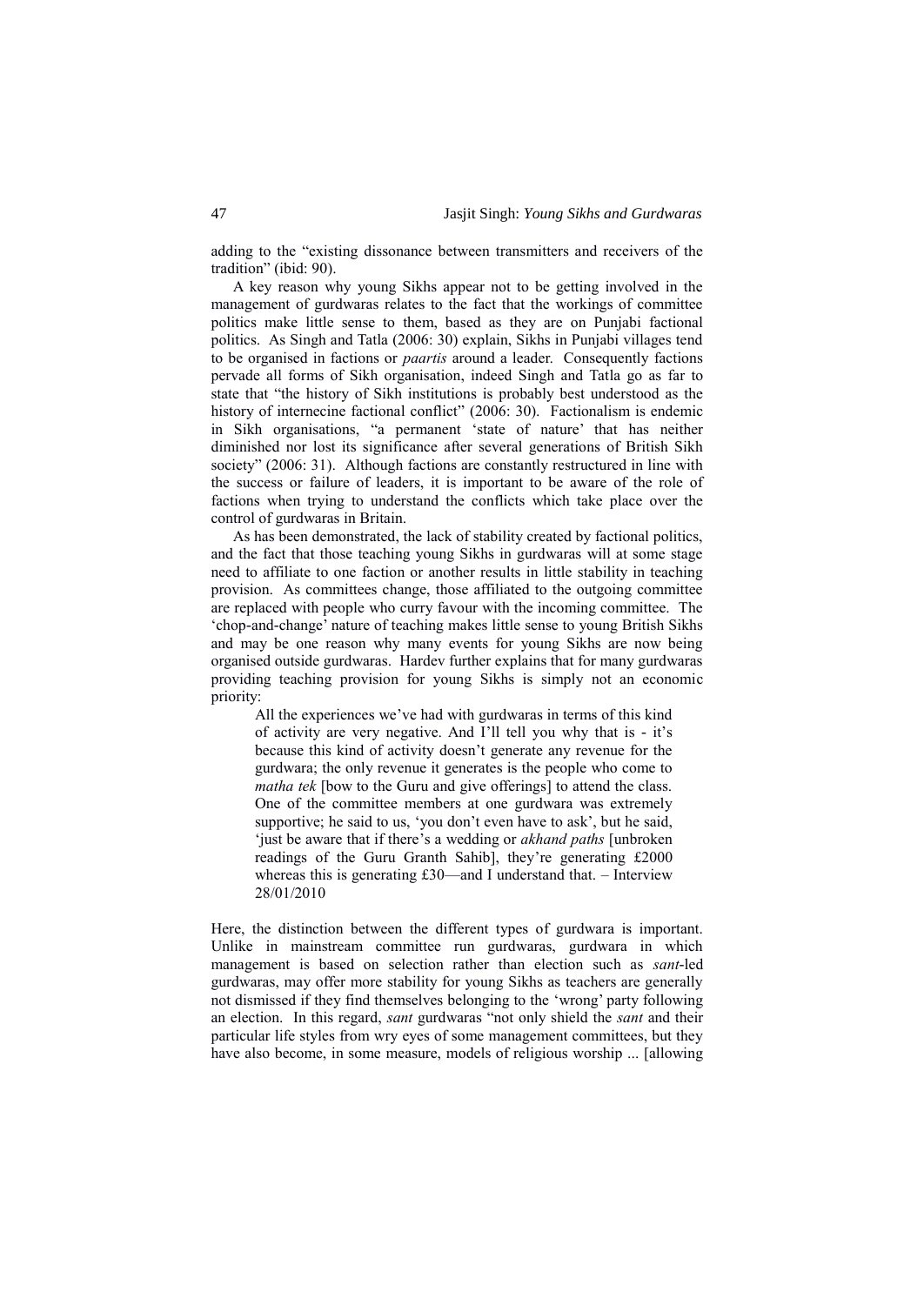them to] practice the traditions associated with each *sant* tradition" (Tatla 1992: 362). Although Dhesi (2009) observes that there have been a number of recent issues with the sants in charge of Nanaksar in Coventry and the Amrit Parchar Dharmik Diwan, leading him to conclude that "it would be wrong to assume that gurdwārā institutions controlled by one authoritative-figure are more successful than gurdwārās managed by a committee selected or elected by the sangat" in both of these cases the issues have been with the sants themselves, not the stability of those teaching. The fact that there is a greater likelihood of stability in teaching provision in sant institutions is a key consideration for young Sikhs.

In terms of leadership roles, although young Sikh adults appear to be involved in organising events for their peers in all of the four gurdwara types described, this is most prevalent in the *jathabandi* gurdwaras. This appears to be the case, because *jathabandi* gurdwaras have easy access to networks of young British Sikhs speakers, who are unaffiliated to individual institutions. This means that unlike the education secretaries in specific gurdwaras who may be forced to move on following elections, these young British Sikh speakers are able to continue contributing to events regardless of which committee is in charge.

## **The Embodied Guru**

In addition to being places of learning, the importance of the Guru Granth Sahib as the 'embodied Guru' for young Sikhs became apparent when analysing the online responses to the question of why young Sikhs go to gurdwara:

**Table 1:** Reasons for Gurdwara Attendance

|                              | <b>Total</b> | <b>Number</b> |
|------------------------------|--------------|---------------|
| to learn about Sikhism       | 21.6%        | 138           |
| to meet friends / relatives  | 2.3%         | 15            |
| to eat langar                | 0.6%         |               |
| because of habit             | 8.8%         | 52            |
| because my parents are going | $7.0\%$      | 45            |
| to attend family functions   | 8.1%         | 52            |
| to do sewa                   | $13.1\%$     | 84            |
| Other (please specify)       | 38.4%        | 246           |

#### **40. I MAINLY go to gurdwara**

Surprisingly, the largest response to this question was in the 'Other' category. The wordle below highlights some of the explanations given for choosing 'Other'.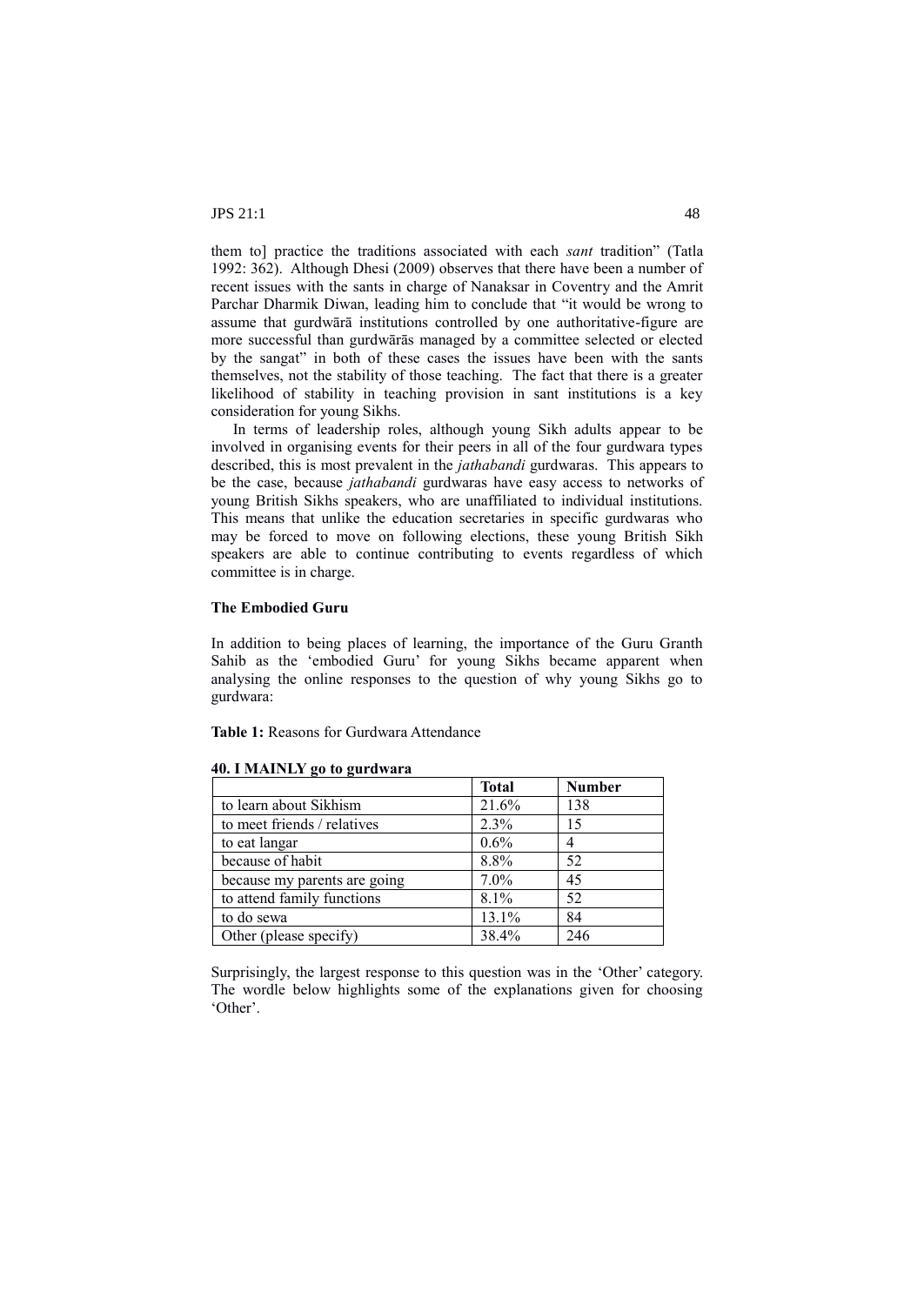

**Figure 2:** Why Young Sikhs go to Gurdwara

Figure 2 highlights the relationship which many young Sikh adults have with gurdwaras. As a 26 year old female from Southall explained, the gurdwara is important as a space "to gain a peaceful state of mind. Listen to kirtan", an idea also emphasised by a 28 year old female from Southall who explained that she went to gurdwara to "get some peace from a hectic daily life, to connect with God, to sit with sangat and listen to *kirtan*, to partake in seva and simran, to discover something new relating to Sikhi, to feel part of a community." However the most popular 'other' reason to attend gurdwara was to pay respect to the Guru Granth Sahib. Comments included "to be in the presence of the Guru", "To be with Guru Ji" and "To have darshan of Dhan Dhan Sahib Sri Guru Granth Sahib Jee Maharaaj". Indeed a 31 year old female respondent from Bedford, unhappy that this option had not been included in the original list of options wrote "TO PAY MY RESPECTS TO GURU GRANTH SAHIB JI AM SURPRISED YOU DO NOT HAVE THIS AS A STANDARD OPTION TO SELECT? WHY?"

In this regard it is argued that the gurdwara occupies a distinct position in relation to other religious institutions in that for many Sikhs the gurdwara is the only place where Sikhs can interact with the complete Guru Granth Sahib. Although some Sikhs will have copies of Sikh prayer books (*gutkas*) in their homes and fewer still will have the means to host the Guru Granth Sahib, for most Sikhs in order to pay respects to the Guru Granth Sahib in its complete embodied form, they will have to visit the gurdwara. Consequently it may not matter how much teaching provision gurdwaras make for young people. As the literal 'house of the Guru' gurdwaras will remain important for all Sikhs, young and old. This may explain why, although most of the survey respondents had attended a gurdwara all their lives many stated that they were 'not sure' or 'did not know' what sort of provision their local gurdwara offered for them. For many young Sikhs the gurdwara appears to be primarily a place of worship where one can sit in the *sangat* [congregation] and obtain the *darshan* [blessed gaze] of the Guru.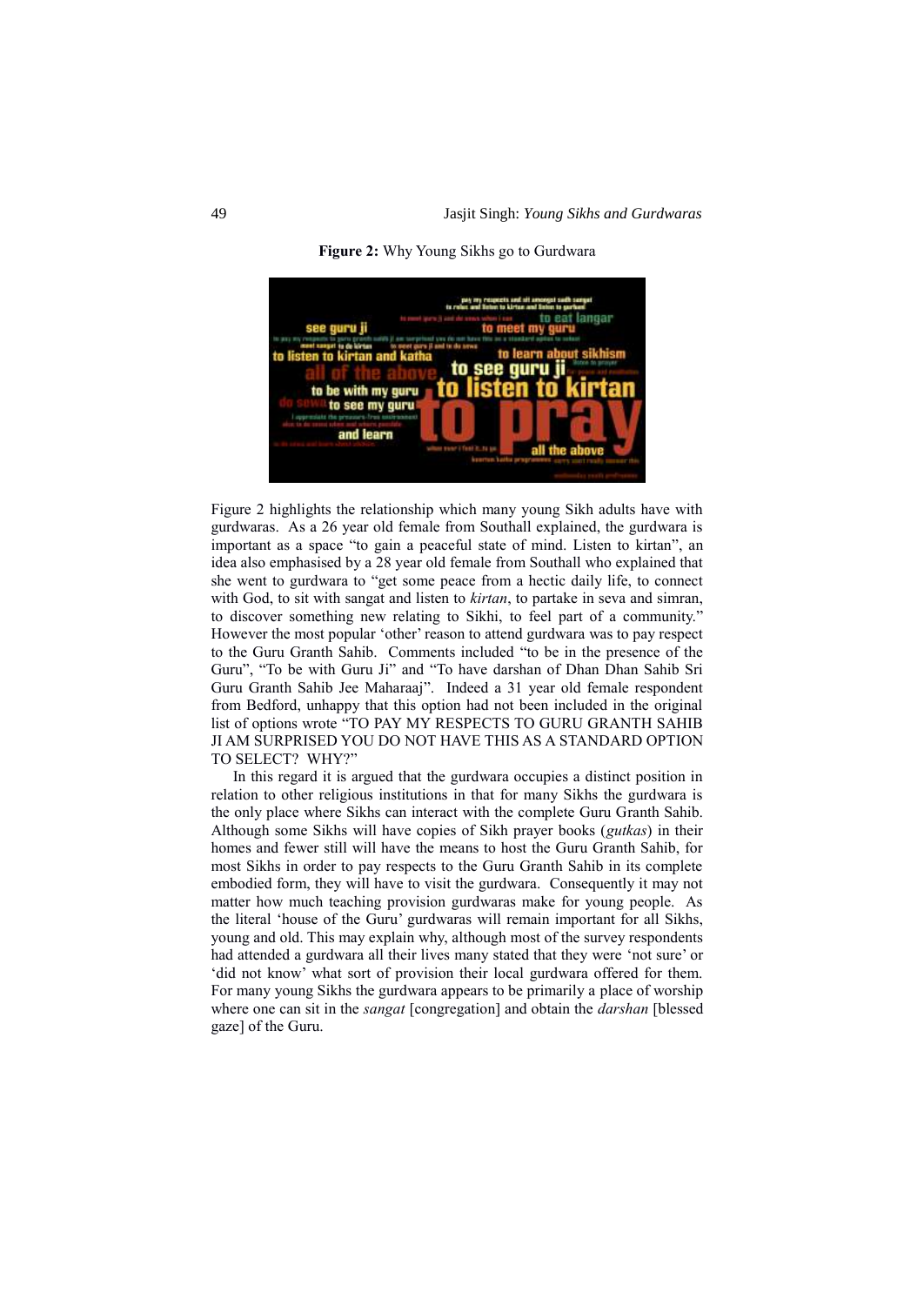## **Translation Software**

I am suggesting that the relationship between many young Sikhs and the Guru Granth Sahib has been impacted by the emergence of translation software. One of the most striking changes to occur in British gurdwaras in the past 10 years is the installation of projector screens in most of the larger institutions. These screens are used to display translation software to the sangat, usually presenting translations of the *kirtan* being sung at the time and/or when the *hukamnama* is being read. Although a number of different types of translation software are currently available including srigranth.org and myguruji.com, in the UK the most frequently used software is Sikhitothemax. This software was designed by Tarsem Singh from Coventry and released in 2000, following the release of the first English translation of the Guru Granth Sahib in word document format by Dr Kulbir Singh Thind from the USA which was first made available on [www.gurbanifiles.org.](http://www.gurbanifiles.org/) Responses from the survey demonstrated the importance of Sikhitothemax for many young Sikhs, with one 18 year old male respondent from Birmingham describing Sikhitothemax as "an amazing invention. I was actually a *mona* [had a haircut]; after attending a Rainsubhaaee Keertan and seeing the meanings of *gurbani*, my life turned upside down - or right side up". A 28 year old female from Southall explained that "it is the best thing that has happened in the last 5 years or so, it makes understanding *shabads* [compositions] and what is being said much easier … it should be born [sic] in mind that it is a literal translation and doesn't give the most deepest meaning but it's definitely a start to getting to grips with *gurbani*.

## **Young Sikh Granthis?**

Having explored how young Sikhs engage with gurdwaras I now examine if there is any evidence of the development of young British born granthis in British gurdwaras. Although there are currently no fully appointed granthis in the UK it appears that young Sikhs are becoming increasingly involved in gurdwaras by organising events for their peers. These events which include camps and talks in English take place in a number of gurdwaras across the UK. Analysing those who are invited to speak at these talks, it appears that there are a select few religious transmitters who are regularly invited. Many of these individuals have the following characteristics:

- Usually Male
- Usually Single
- Usually young  $( $40$  years old)$
- Usually turbaned (both male and female)
- Usually affiliated to a particular group (AKJ, DDT) or to a Sant
- Usually Amritdhari (initiated)
- Usually proficient in English and Punjabi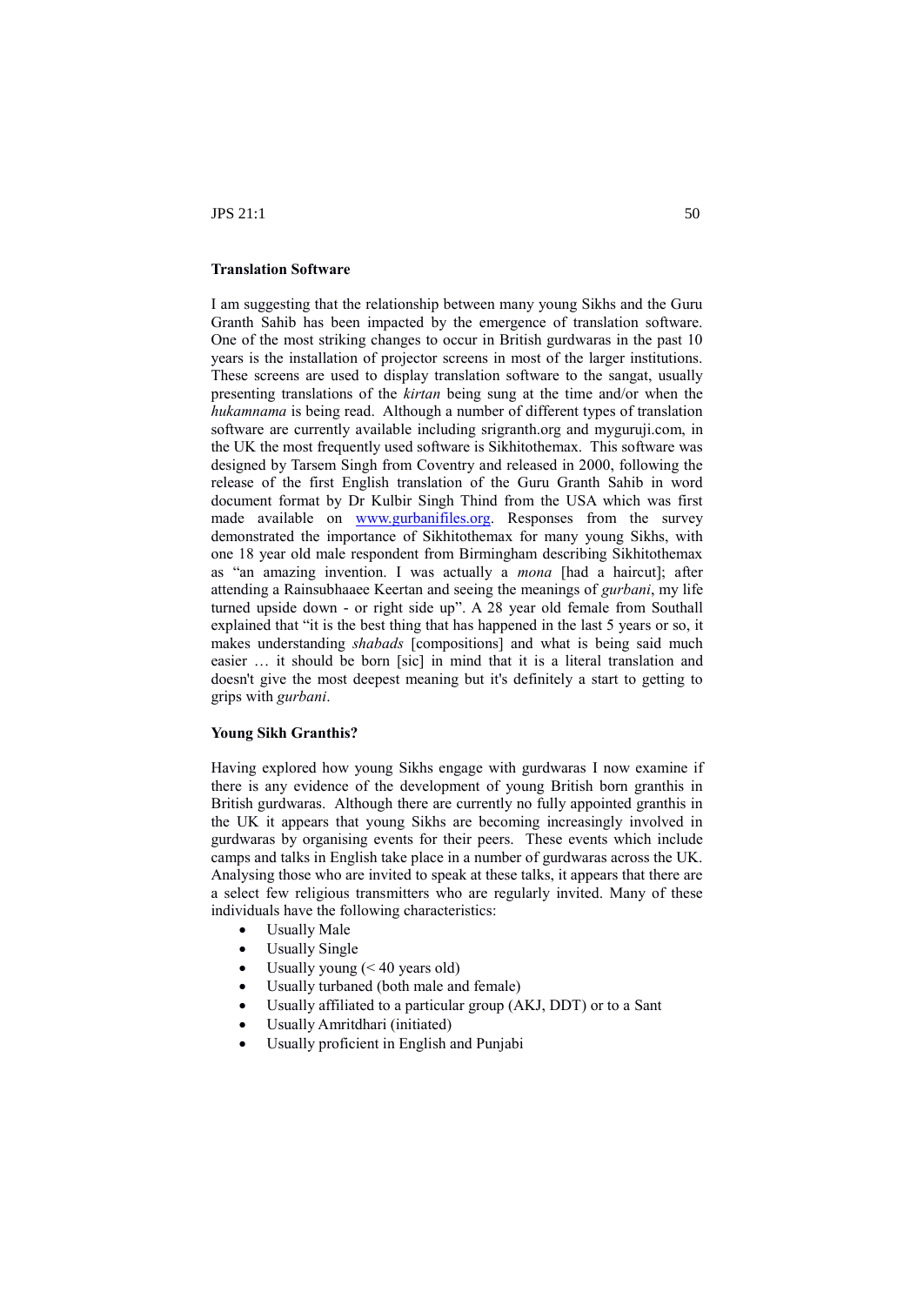It appears that these individuals, rather than being employed as granthis in gurdwaras, deliver lectures and talks in English as part of their voluntary service (sewa) whilst having normal day jobs in which they are employed as teachers, IT workers or in business. So why have these young Sikhs not chosen to take on permanent positions as granthis and kathavacaks even though the Sikh population in Britain is now skewed towards youth? Having analysed interview and survey responses I am arguing that gurdwaras still cater primarily for the older generation and consequently the factors which are inhibiting the emergence of British born granthis include:

- 1. **LANGUAGE** Gurdwara congregations still cater primarily for first generation migrants. In a pilot survey of the congregational makeup of the gurdwaras in Leeds on a Sunday in June 2010 it became clear that most members of gurdwara congregations were first generation Punjabi speakers with few 18-30 year old young Sikhs in attendance. Therefore gurdwara functionaries need to be able to communicate fluently in Punjabi. Few young Sikhs are confident in spoken Punjabi, and would therefore not be able to present katha on a gurdwara stage during the main Sunday programme.
- 2. **KNOWLEDGE** Few young Sikhs have sufficient knowledge about Sikhism to undertake the role of granthi. Unlike in the Punjab where "the procedures for pursuing the required standards of competence in order to build up a career as a kathavacak today are numerous and frequently involve formal studies at educational institutes and/or more informal studies under the supervision of senior colleagues" (Myrvold 2012: 197), there are no such qualifications in the UK. Mvrvold further describes how aspiring Sikh performers are to pursue both theoretical studies and practical training during two or three year long programs (Myrvold 2012: 200) and notes that committee members often wish to employ people with recognised qualifications from India. Although some of the young Sikh preachers have spent some time in India, at Taksals or colleges, many simply appear to translate Punjabi katha into English, usually using the katha of Giani Takhur Singh or Bhai Pinderpal Singh into English or quoting from English translations of books including Bhai Rama Singh's autobiography, - Se Kheniya by Sant Harnam Singh (Rampur Khera) and Bhai Sahib Randhir Singh's autobiography - se[e http://ask.fm/basicsofsikhi.](http://ask.fm/basicsofsikhi)
- 3. **SUPPLY** there is a good supply of cheap, available kathavacaks from the Punjab. Myrvold (2012: 193) found that "all the kathavacaks I interviewed in Punjab had either been abroad delivering katha or had plans to travel and migrate"
- 4. **RESPECT** Myrvold (2012: 202) found that "while young kathavacaks in the beginning of their career tend to be more optimistic and appreciate the public attention they have gained, performers with longer work experience have emphasized their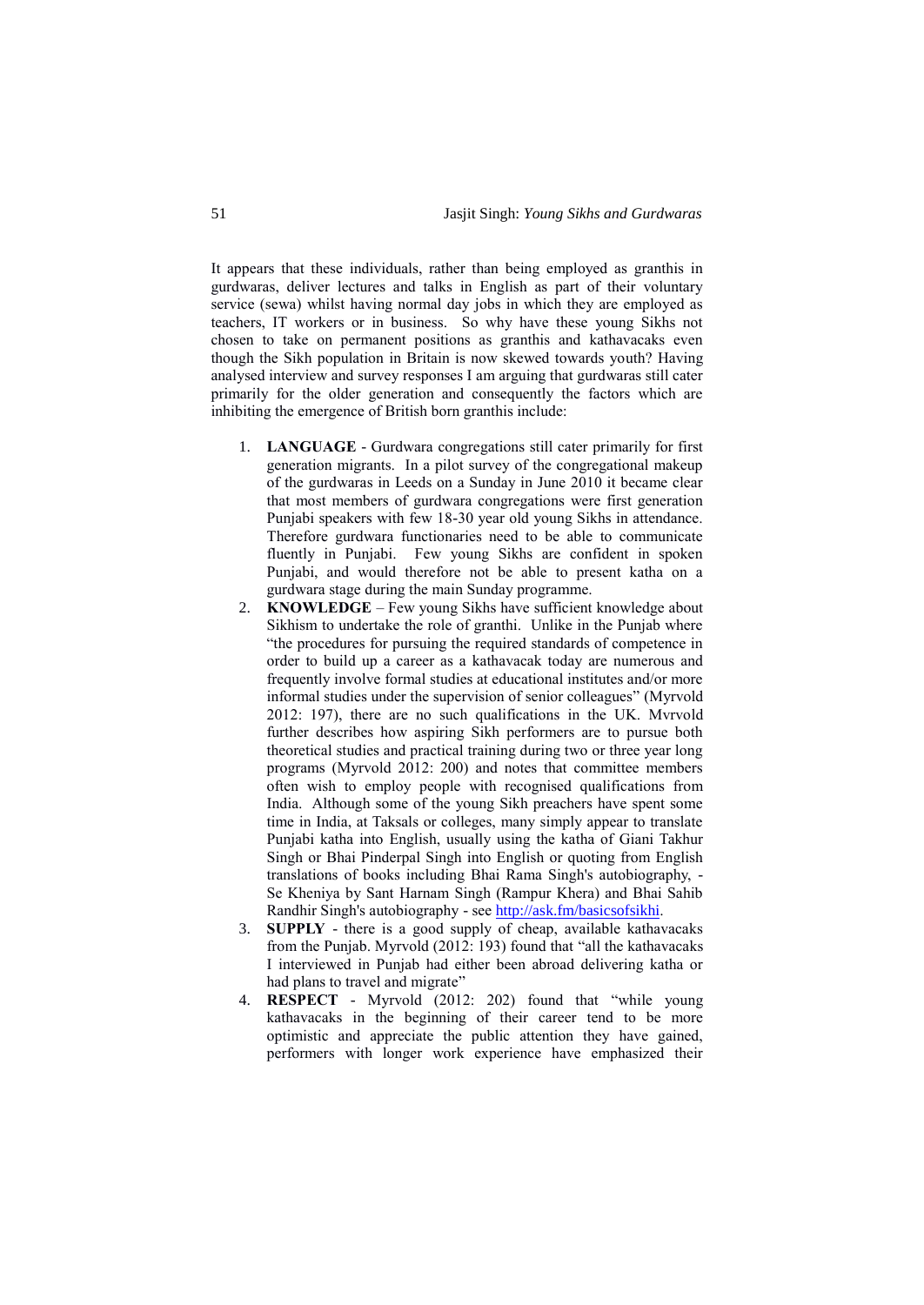dependence on local patrons, mostly the committees of gurdwaras, and expressed feelings of not being given due respect." Consequently she found many kathavacaks encourage their children to choose other occupations.

- 5. **SALARY** An analysis of job advertisements for 'Religious Workers' placed by Sikh institutions in the UK highlights that few young Sikhs would have the necessary skills to undertake this role. Examining the advertisements for 'Religious Workers' on 30<sup>th</sup> April 2014 on the [https://jobsearch.direct.gov.uk,](https://jobsearch.direct.gov.uk/) of the sixteen jobs, nine were placed by Sikh institutions. The standard salary offered for these positions is the national minimum wage of £6.50  $/$  hour (\$10/hour), with the highest annual salary being £13-£15K per annum (\$22K USD) with many of the positions being short term or temporary contracts. Compared to the average graduate starting salary of £21K this would not be attractive to many young Sikhs. All roles specified the requirement to be Amritdhari and to have experience and knowledge of:
	- 1. Gurbani reading, Kirtan, Religious Discourse (Katha)
	- 2. Complete knowledge of the daily "Gurdwara routine"
	- 3. Fluent Punjabi reading and writing
	- 4. The ability to play and teach Harmonium and Tabla
	- 5. Preaching and Pastoral Work
	- 6. Knowledge of how to carry out prayers for funerals, weddings and other rites

Instead of being permanently employed by particular institutions, many of these young Sikh religious transmitters tour the country performing English talks to interested congregations, often as part of larger networks including 'Sikh 2 Inspire' and 'Inspirations'. This engagement with gurdwara congregations allows these speakers to increase the reach of these talks in English beyond camps and Sikh societies, which often tend to cater for the same select families and individuals. Others allow these young Sikhs to regularly present katha in English, with Jagraj Singh 'Basics of Sikhi' presenting at Park Ave Gurdwara in Southall every Sunday evening, although from posts on his Facebook page, this event is appears to be regularly rescheduled by the committee.

## **Conclusion**

As has been demonstrated, gurdwaras in the UK are not homogenous, with the type of institution determining the importance placed on religious transmission events and their content and style. The ideas relating to tradition and authority which are transmitted in gurdwaras also vary depending on the type of institution, with those being run by *sants* or by *jathabandis* being a part of wider national and transnational networks. Of the four types of gurdwara presented, I predict that there will be a growth in the number of *jathabandi*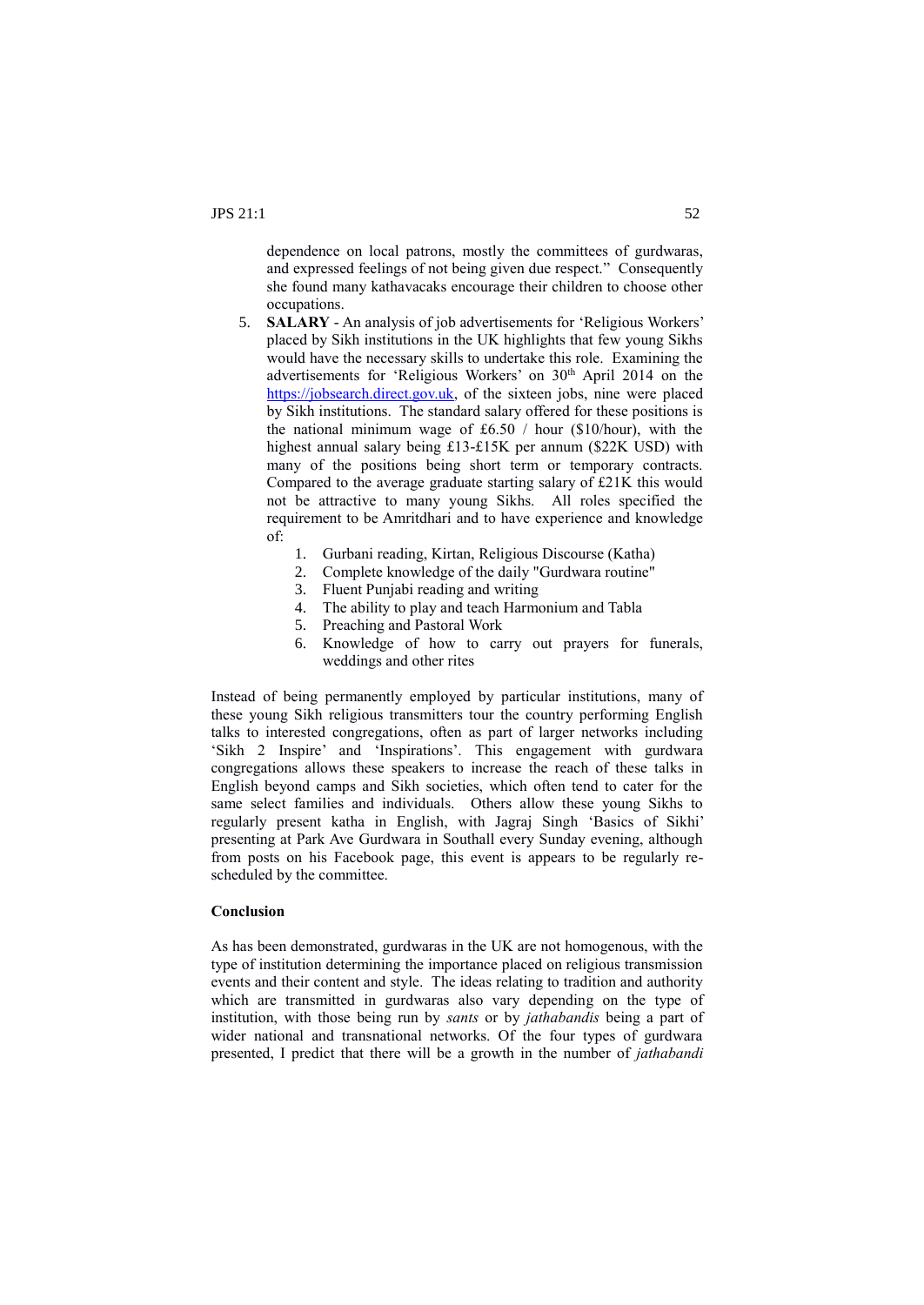gurdwaras, especially given that increasing numbers of young Sikhs are affiliating to *jathabandis* such as the AKJ and Damdami Taksal, and given the increase in the number of events being organised by these groups (e.g. Khalsa Camp California).

I have also shown that for many gurdwaras organising events for young Sikhs is not a priority given the low economic return from these types of events. Although scholars have previously placed the responsibility for religious transmission in the hands of religious institutions, as this paper has demonstrated, for young Sikhs, religious institutions primarily provide young Sikhs with a social context in which to 'grow up Sikh'. Formal transmission organised by the older generation is generally regarded as being of poor quality and appears to be far too unstable, being subject to personal grudges and factional politics, which young British Sikhs do not understand or wish to engage with. This helps to explain the emergence of 'newer' arenas of transmission including camps and university Sikh societies, and of young Sikhs who themselves travel the country to educate their peers. In terms of leadership roles it appears that those in charge of gurdwaras have 'outsourced' the education of young Sikh adults to young Sikh adults themselves. This appears to suit many of these young Sikhs who have little interest in being involved in the day to day running of gurdwaras, and would rather spend their time educating young Sikhs. Despite this growing interest in education I have demonstrated that although the British Sikh population is now skewed towards youth, a number of factors are inhibiting young British born Sikhs from taking on roles as granthis, with salary and reputation being a key factor. Unless the conditions and status of gurdwara granthis changes significantly, I predict that the situation will continue as it is with the majority of gurdwaras employing granthis from the subcontinent.

Nevertheless, I have also demonstrated that many young Sikhs may not actually expect any formal religious transmission from their gurdwaras, and simply attend to pray and take a break from daily life. In addition, the status of the Guru as an embodied, living person is clearly becoming more important for young Sikhs, possibly through innovations such as Sikhitothemax allowing young Sikhs to interact with their Guru wherever they are. It is clear that young Sikhs will not stop attending gurdwaras, as these institutions offer their only opportunity to pay respects to their embodied Guru, the Guru Granth Sahib. This demonstrates that despite a whole host of external changes, gurdwaras retain their primary role as 'houses of the Guru'.

#### **References**

DENSCOMBE, M. 2007. *The Good Research Guide: For Small-Scale Social Research Projects.* 3 rd ed. Milton Keynes: Open University Press.

DENTON, M and C. SMITH. 2001. Methodological Issues & Challenges in the Study of American Youth & Religion, *National Study of Youth and Religion*, Chapel Hill, North Carolina,